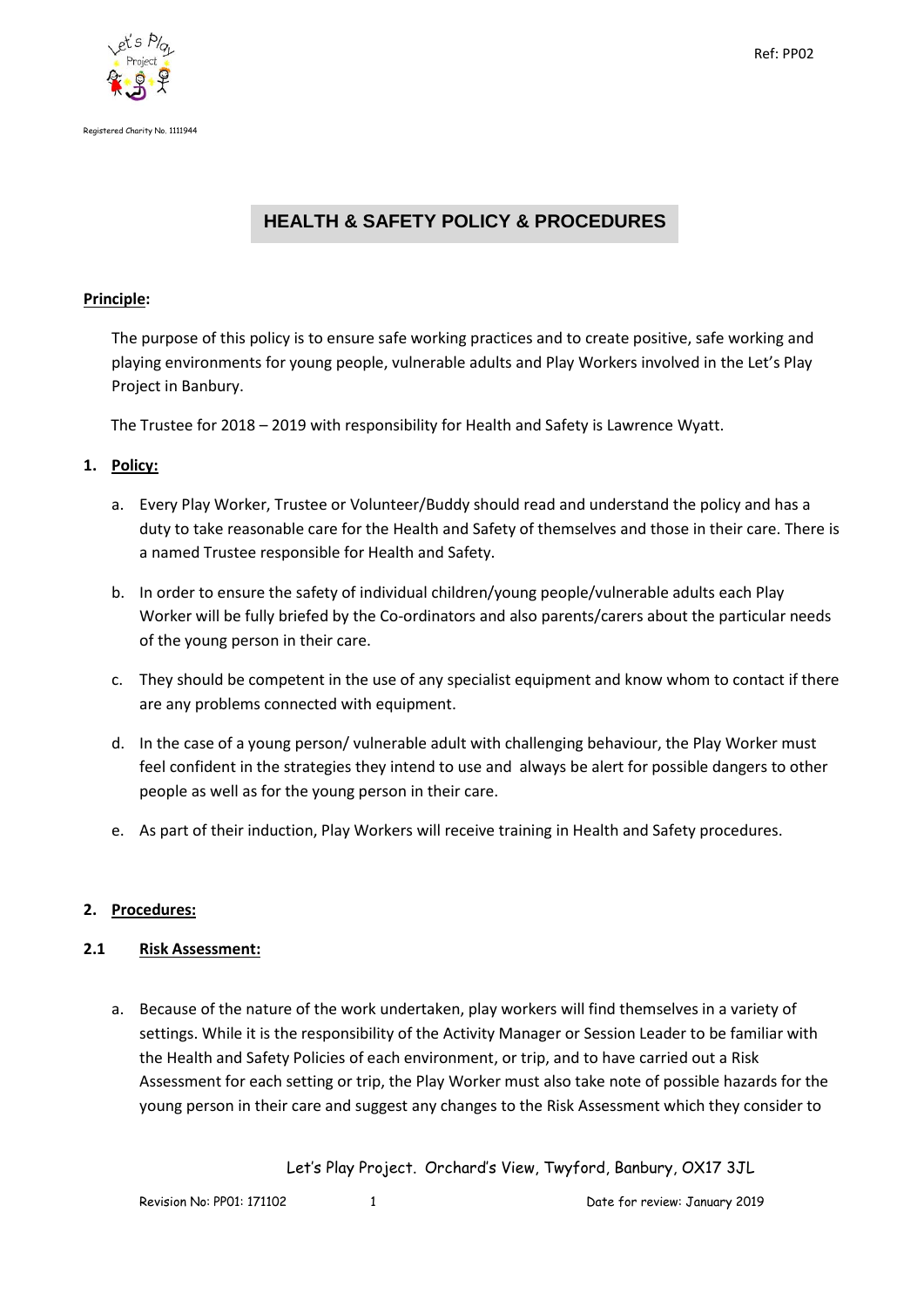

be necessary. The Session Leader must carry out the Health & Safety Checklist before every session which takes place at the Hub. This check must be recorded on the daily attendance register.

# **2.2 The following procedure guidelines should be followed when assessing the possible risks for young people with additional needs:**

- a. Check access to the building. The safest exit route in case of emergency should be identified by the Play Worker when entering the building.
- b. Note should be taken of the fire and emergency evacuation drills at each setting and Play Workers should take note of the position of fire appliances.
- c. Note any difficulties with floors (spillages) or stairs (uneven, in need of repair). Check the access to ramps and lifts if they are needed.
- d. Note any possible dangers posed by equipment used in the activity. Play Workers need to listen to instructions about equipment use and, whenever possible, check that the young person/ vulnerable adult understands.
- e. Check that the COSHH (**C**ontrol **O**f **S**ubstances **H**azardous to **H**ealth) guidelines are understood and adhered to in the environments in which young people/vulnerable adults play.
- f. Note where the First Aid box is kept in the setting for each activity. Identify yourself to the person running the activity if you have recent First Aid training and find out who the First Aider is on site.

# **2.3 Health and Hygiene:**

The following guidelines are to ensure the safety of employees, volunteers, young people and vulnerable adults in their care. More detailed information is available in the individual young person's / vulnerable adult's files:

- a. Smoking is not permitted while the Play Worker is working with the young person / vulnerable adult either on the Let's Play premises or external venues/sites in accordance with UK law. (see https://www.gov.uk/smoking-at-work-the-law).
- b. Play Workers, young people and vulnerable adults should not attend activities if they have an infectious disease or illness. A 48 hour period of absence is advised.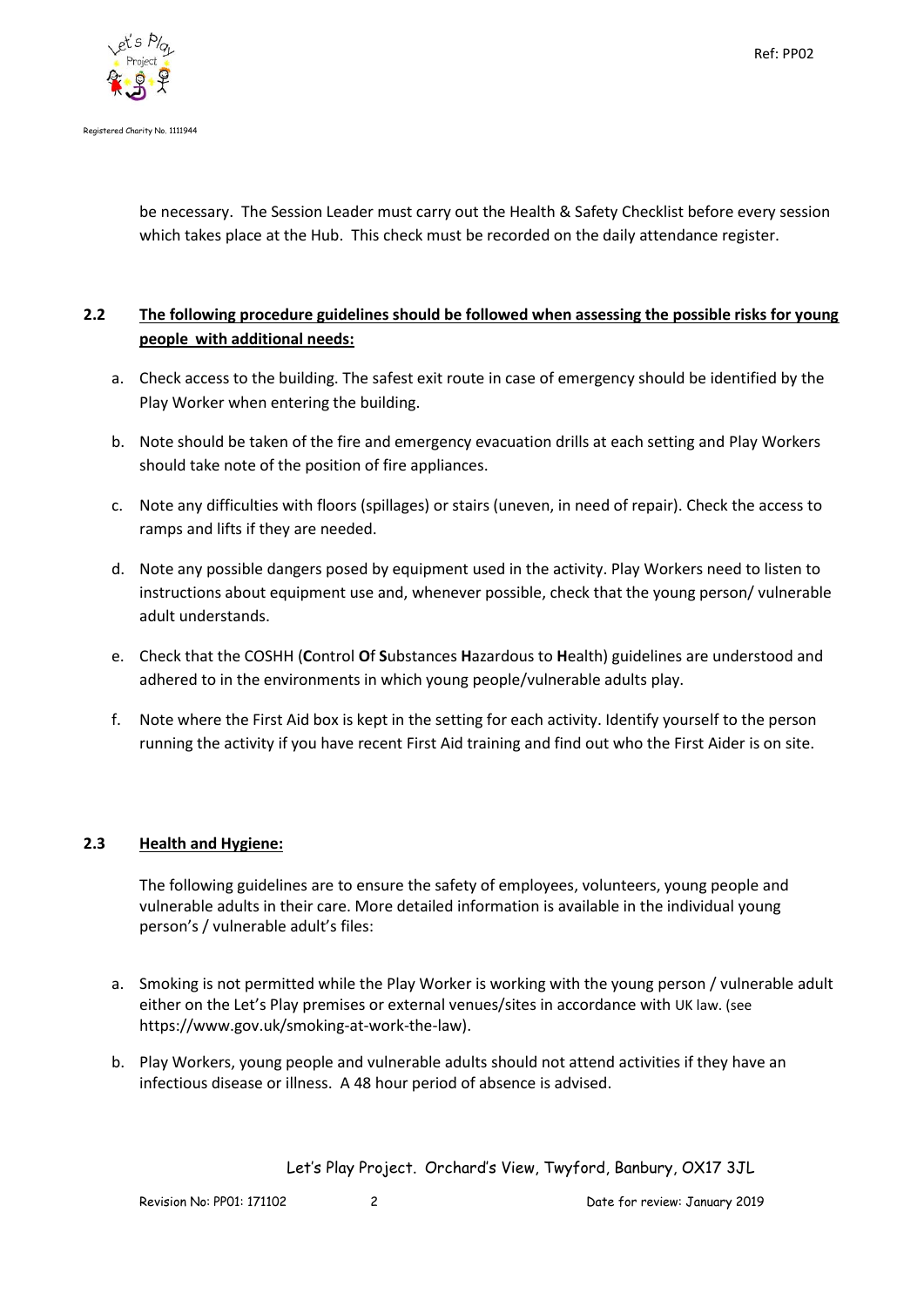

- c. Toilets should be checked for hygiene and to ensure the appropriate waste bins are in place. Play Workers should always use disposable gloves for changing pads and toileting. Paper towels, gloves and disposable aprons should be used if wiping up bodily fluids.
- d. When eating with the young person/ vulnerable adult both their dietary needs and the regulations relating to food safety and hygiene must be identified, checked and implemented. Each setting will have its own Food Safety Guidelines. Session leaders must undertake food hygiene qualifications.

# **2.4 Lifting and Handling:**

(Please also refer to the Moving and Handling Guidelines issued to Play Workers; **PP19**).

While Play Workers would not normally be expected to lift manually, if they are required to move a young person/ vulnerable adult they should have been trained in manual handling. The following guidelines should be followed if lifting an object is required:

- a. check the route and the place of destination
- b. ask for help from a colleague
- c. use available lifting equipment
- d. hold any load close to the body at waist height
- e. turn feet; not the body
- f. bend the knees; not the spine

# **2.5 Recording of Accidents/Incidents:**

While we strive to avoid accidents and unfortunate incidents (such as verbal abuse) it is possible that these may occur. The following guidelines should be adhered to.

The priority must always be to safeguard the young person/ vulnerable adult.

a. The Play Worker must be aware of the procedure to follow in the event of an accident with the particular child / vulnerable adult (e.g. call an ambulance, police, contact parents, and call the Co-ordinator and Project Manager) as appropriate. The sequence of events will change according to the seriousness of the accident and the condition of the young person / vulnerable adult. When in doubt, call for an ambulance.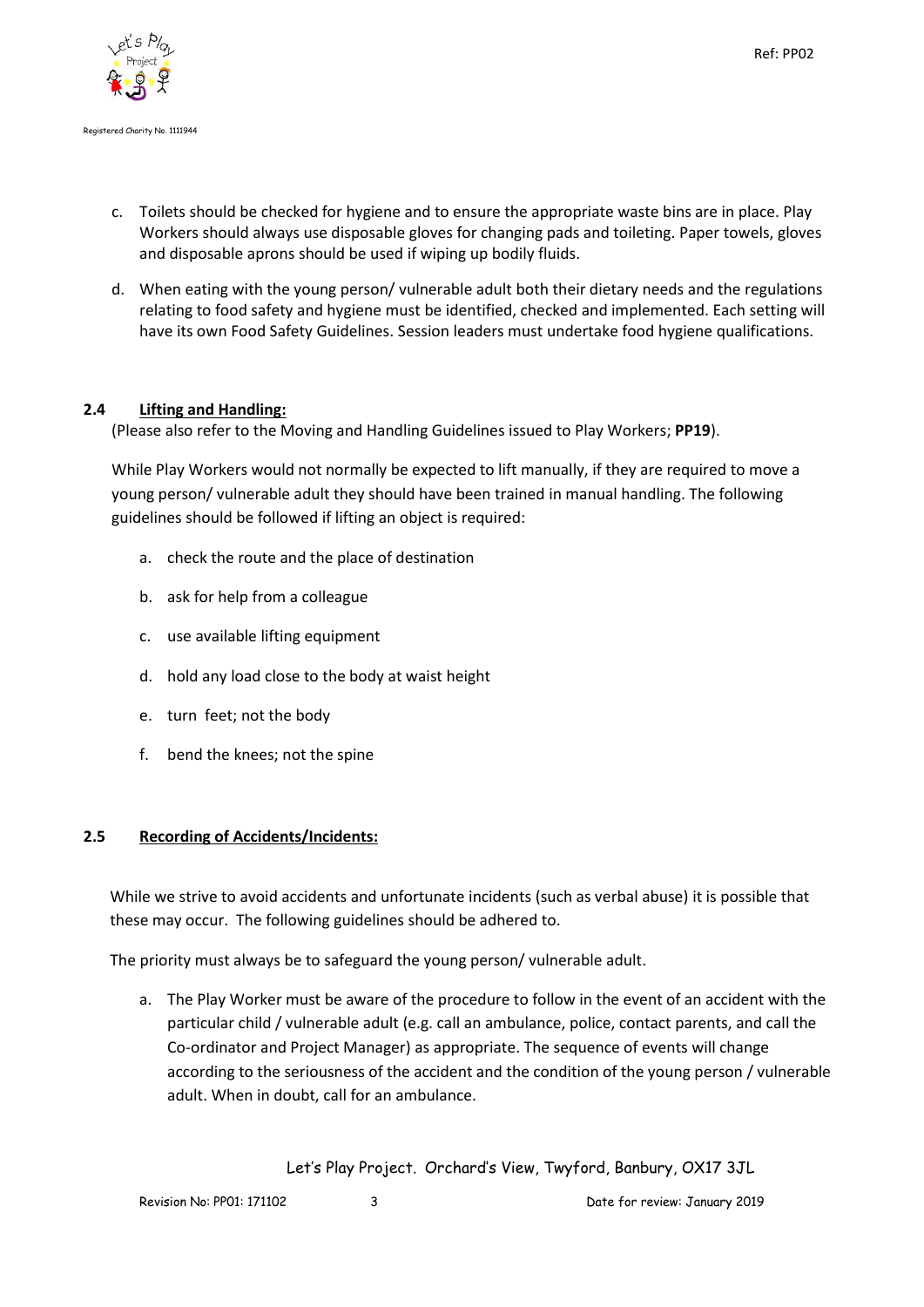



- b. After the accident an Accident Report Form should be filled in one for the setting in which the accident occurred and one for Let's Play (issued by and discussed with the Activity Manger). Playworkers are responsible for explaining any accidents/incidents to parents/guardians.
- c. In the unlikely event of the young person, vulnerable adult or Play Worker experiencing verbal abuse (e.g. from a member of the public) the incident should be reported to the Activity Manager as soon as possible. If appropriate, the Activity Manager will follow up the incident with a named person or de-brief the Play Worker, young person, vulnerable adult and their family, if the person/member of the general public issuing the abuse has not been identified.

#### **2.6 First Aid:**

a. Play Workers may be offered training in first aid every three years. In *any session or* venue the first aider attached to that organisation should be identified.

#### **2.7 Fire Safety and Emergency Procedures:**

- a. Play workers should be aware of the emergency procedures in each venue in which they work.
- b. All staff will be made aware at Fire Safety training sessions of members of staff who have PEEPS (Personal Emergency Evacuation Plans).
- c. The Let's Play Project will ask venues where we work to sign an annual agreement that Emergency Procedures are in place and that Fire and Evacuation drills are carried out at least once every three months. It is the responsibility of the Project Manager to ensure these annual agreements are in place. Should a venue be hired on a one off basis a full risk assessment will encompass a check of all fire regulations within that property.
- *d.* It is the responsibility of the activity manager aloingside the activities assistants to carry out fire and emergency drills.

# **2.8 Home Visits:**

The following guidelines should be used when visiting families: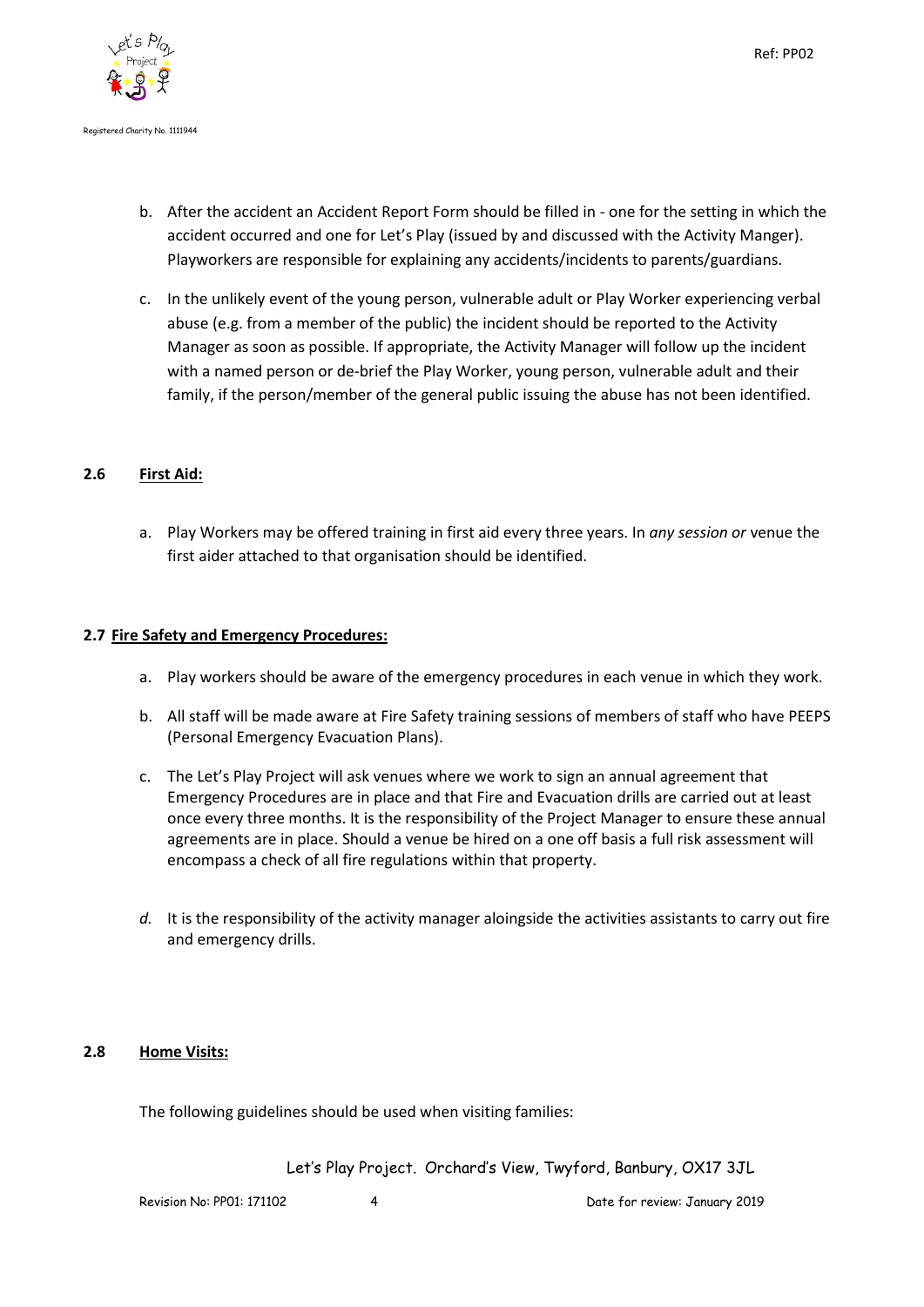

- a. A list of the home visits, detailing address, telephone number, time of visit and expected duration will be kept at the office and the indivual who conducts the home visit should telephone the centre to confirm that the visit is over and that they are safely home.
- b. A first visit should normally take place in working hours but when this is not possible, a visit in daylight is recommended.
- c. When travelling to a house on foot, care should be taken en-route; knowledge of the area and common sense should help plan a safe journey. When using a car, park it in a public, overlooked and well-lit place whenever possible.
- d. Records will be kept of all visits made.

# **2.9 In the office:**

- a. Anyone using the office for work related to the Let's Play Project should be made aware of emergency procedures and take responsibility for their own safety and that of office colleagues.
- b. Any concerns about Health and Safety should be reported to the Trustee with responsibility for Health and Safety.

# **2.10 Mobile Phones:**

- a. The use of mobile phones by employees to make/receive personal calls and/or texts during the working day is forbidden.
- b. Any personal calls should be directed to the Let's Play's landline number so that a message can be relayed to the member of staff, when the member of staff is available, unless there is an emergency situation, where the message must be relayed to the employee immediately
- c. At the start of each session staff or child service user will place their mobile phone in the designated container which will be locked in the office until the session is over.
- d. An increasing number of mobile phones now have built-in cameras and have the capability to capture copy and transmit images through a range of technologies and formats. Employees should never take or transmit images of young people on their personal mobile phone.
- e. A work mobile phone has been provided to Core staff , which can be used in sessions as it has not got photographic capability.